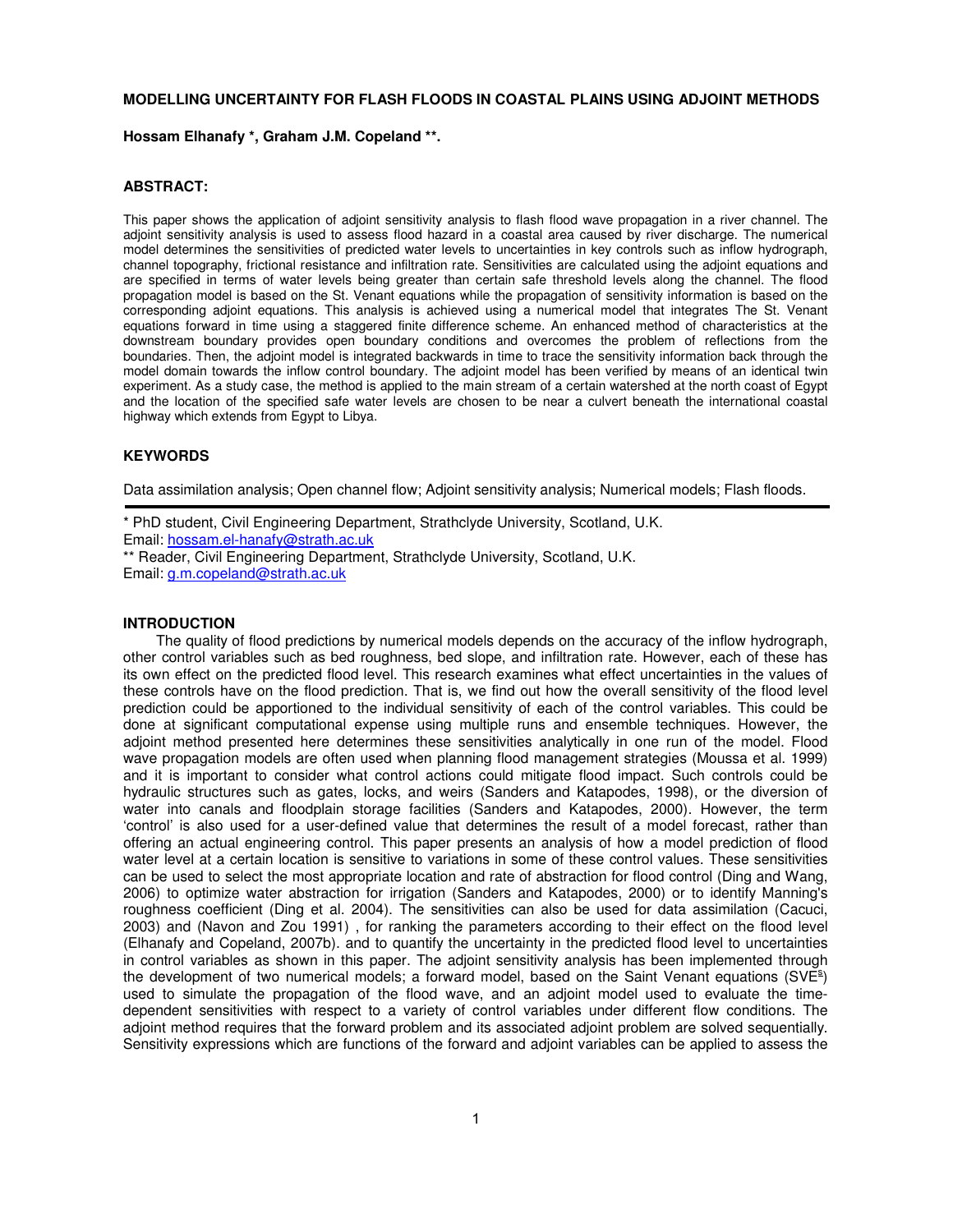change in model outcomes, uncertainities in flood impact and flood volume resulting from changes in control values and the individual uncertainties in each control variable. The adjoint sensitivity analysis is used here to establish relationships between certain controls and the system responses. A particular control problem is defined by selection of an appropriate objective function. This may require to be minimized in the case of data assimilation for example, or it may measure flood water levels in excess of some threshold as discussed in this paper. Once this objective function is defined, the adjoint sensitivity analysis is used to evaluate the gradient of this function with respect to the control variables or in other word the sensitivities. These in turn will be used to evaluate the uncertainty propagation through the model.

## **1. GOVERNING EQUATIONS FOR THE OPEN CHANNEL FLOW**

The Saint Venant equations (SVE $s$ ) that take the effect of infiltration rate into consideration form a system of partial differential equations which represents mass and momentum conservation along the channel and include source terms for the bed slope and bed friction. These equations may be written as:

$$
\frac{\partial A}{\partial t} + \frac{\partial Q}{\partial x} - f \cdot b = 0 \tag{1}
$$

$$
\frac{\partial Q}{\partial t} + gA\left(\frac{\partial H}{\partial x} + \frac{\partial z}{\partial x}\right) + \frac{\partial (Qu)}{\partial x} + k \frac{Q|Q|}{A R} + \left(\frac{u \cdot f}{2}\right) b = 0
$$
\n(2)

where t is time; x is the horizontal distance along the channel; Q is the discharge; A is the flow cross section area; H is the total water stage;  $g$  is the gravitational acceleration;  $z$  is the vertical distance between the horizontal datum and the channel bed as function (x,t);  $S_o$  is the bed slope = *x z* ∂  $\frac{\partial z}{\partial x}$ ; k is a friction factor =

g/C<sup>2</sup> according to Chezy or =  $\text{gn}^2$ / R<sup>(1/3)</sup> according to Manning; and *x Qu* ∂  $\frac{\partial (Qu)}{\partial (Qu)}$  is the momentum flux term, or

convective acceleration;  $b$  is the channel bottom width and  $f$  is the infiltration rate. The effect of infiltration rate is added to the  $(SVE^{s})$  using the Green - Ampt model (Green and Ampt, 1911) as follows:

$$
f = \frac{dF}{dt} = -K \left( \psi_f + \frac{F}{\theta_s - \theta_i} - H \right) \frac{\theta_s - \theta_i}{F}
$$
 (3)

Where F is the cumulative depth of infiltration; K is saturated hydraulic conductivity;  $\psi_f$  is suction at the wetting front (negative pressure head);  $\theta_i$  is initial moisture content;  $\theta_s$  is saturated moisture content ; and H is the depth of ponding.

The estimation of the momentum loss due to seepage (u.f/2) used in the momentum equation (2) follows work by Abiola and Nikaloaos (1998). In simulating an unsteady channel flow during a flood wave event using the Saint Venant equations (SVE<sup>s</sup>), equation (1) and equation (2) are subjected to initial and boundary conditions. Initial conditions are  $Q(x,0)$  and  $A(x,0)$  and the boundary conditions are  $Q(0,t)$  and A(L,t) where  $x = L$  is the downstream limit of the model domain. Values  $Q(0,t)$  comprise the inflow hydrograph and A(L,t) are interpolated from within the domain using the method of characteristics (MOC), (Abbott, 1977) and (French, 1986) after modifying it to suit the case of channel flow over an infiltrating bed as described below, to provide a transparent downstream boundary through which the flood wave can pass without reflection.

# **2. ADJOINT SENSITIVITY ANALYSIS FOR SAINT VENANT EQUATIONS:**

#### **2.1. Defining the objective function**

If the application of the analysis is to the control or assessment of risk of flood water levels then it is convenient to compare predicted levels with known threshold values above which flooding could occur. A quadratic measuring function, r, that quantifies the water depths greater than some specified threshold flood depth  $H_d$ , for which the corresponding threshold cross sectional area =  $A_d$ , may be defined as follows:  $r = 0.25 \{ (A - A_d)^2 + |A - A_d| (A - A_d) \} \delta (x - x_o) \delta (t - t_o)$  (4) where  $A(x, t)$  is the flow cross section area calculated by the forward hydraulic model; and  $A_d$  (x<sub>o</sub>, t<sub>o</sub>) are threshold values at location  $x = x_0$ , and time  $t = t_0$  based on the corresponding safe water level H<sub>d</sub>. Note that  $r = 0$  for  $A \le A_d$  and  $r = 0.5 (A - A_d)^2$  for  $A > A_d$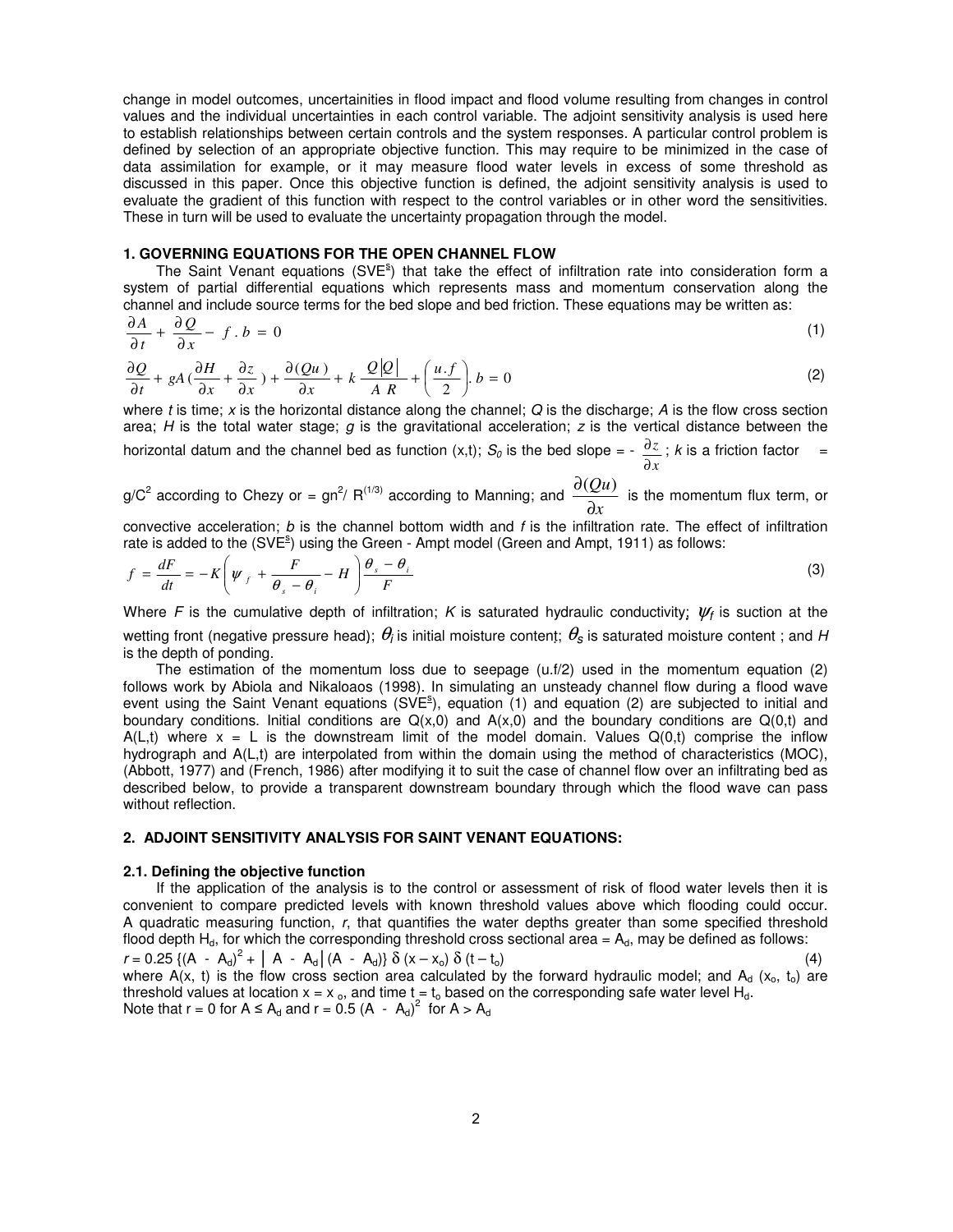### **2.2. Governing equation for the sensitivity analysis**

 Adjoint sensitivity analysis evaluates the sensitivities of the objective function to certain control variables. This is achieved by creating the Lagrangian and taking the first variation. The method follows closely that described by (Sanders and Katopodes, 1998), (Gejadze and Copeland, 2005), and (Elhanafy and Copeland, 2007a) as follows:

The cost function *J* is defined by integrating the weighted sum of the objective function and the residuals of the SVE $<sup>s</sup>$  over the entire computational domain as follows:</sup>

$$
J = \int_0^T \int_0^L \left\{ r + \phi \left[ \frac{\partial A}{\partial t} + \frac{\partial Q}{\partial x} - f \cdot b \right] + \psi \left[ \frac{\partial Q}{\partial t} + gA \left( \frac{\partial H}{\partial x} + \frac{\partial z}{\partial x} \right) + \frac{\partial (Qu)}{\partial x} + k \frac{Q|Q|}{AR} + \left( \frac{u \cdot f}{2} \right) b \right] \right\} dx dt
$$
 (5)

*L* 2 where; the weights φ and ψ are Lagrange multipliers later to be revealed as the adjoint variables and L and T are the spatial and temporal limits of the domain. The sensitivities and the adjoint equations are evaluated by taking the first variation of *J* in equation (5) with respect to all flow variables and control variables and using integration by parts. The final expression for the variation in  $J$ ,  $\delta J$ , is given by the sum of the following 6 inter

ntegrals:-  
\n
$$
\delta I = \int_0^L \left[ \phi \, \delta A + \psi \, \delta Q \right]_0^T dx + \int_0^T \left[ \phi \, \delta Q + \psi \left( \frac{2Q}{A} \right) \delta Q - \psi \left( \frac{Q}{A} \right)^2 \delta A + \psi g H \delta A \right]_0^T dt
$$
\n
$$
+ \int_0^T \int_0^L \left\{ \left[ -\frac{\partial \phi}{\partial t} - gH \frac{\partial \psi}{\partial x} + \psi g \frac{\partial z}{\partial x} - \psi g n^2 \frac{Q|Q|}{A^2 R^{(4/3)}} + \frac{Q^2}{A^2} \frac{\partial \psi}{\partial x} + \frac{\partial r}{\partial A} + \frac{\partial f}{\partial H} \left( \frac{\psi b}{2} \frac{Q}{A} - b \phi \right) - \frac{\psi b}{2} \frac{Q}{A^2} f \right] \delta A
$$
\n
$$
+ \left[ -\frac{\partial \psi}{\partial t} - \frac{\partial \phi}{\partial x} + 2 \psi g n^2 \frac{|Q|}{A R^{(4/3)}} - 2 \frac{Q}{A} \frac{\partial \psi}{\partial x} + \frac{\partial r}{\partial Q} + \frac{\psi}{2} \left( \frac{b}{A} \right) \right] \delta Q \right\} dx dt
$$
\n
$$
+ \int_0^T \int_0^L \left[ \frac{u}{2} \psi - \phi \right] b \delta f dx dt + \int_0^T \int_0^L \left( 2 \psi g n \frac{Q|Q|}{A R^{(4/3)}} \right) \delta n dx dt - \int_0^T \int_0^L (g \psi A) \delta S_0 dx dt
$$
\n(6)

We are seeking variations in *J* that are caused by possible variations in Q and A as the initial conditions and at the upstream and downstream boundaries. We are also looking for the effects of variations in controls f, n, and  $S_0$  in the domain. These are expressed by integrals 1, 2, 4, 5, and 6 respectively in equation (6). We are not looking for the effects of variations in Q and A within the domain as expressed by integral 3 in equation (6). Hence this integral is required to equal zero for any variations in Q and A. This conditions leads to the identification of the two adjoint equations from the kernal of this integral as follows:-

$$
\frac{\partial \phi}{\partial \tau} - gH \frac{\partial \psi}{\partial x} + \psi g \frac{\partial z}{\partial x} - \psi g n^2 \frac{Q|Q|}{A^2 R^{(4/3)}} + \frac{Q^2}{A^2} \frac{\partial \psi}{\partial x} + \frac{\partial r}{\partial A} + \frac{\partial f}{\partial H} \left( \frac{\psi b}{2} \frac{Q}{A} - b \phi \right) - \frac{\psi b}{2} \frac{Q}{A^2} f = 0
$$
\n
$$
\frac{\partial \psi}{\partial \tau} - \frac{\partial \phi}{\partial x} + 2 \psi g n^2 \frac{|Q|}{A R^{(4/3)}} - 2 \frac{Q}{A} \frac{\partial \psi}{\partial x} + \frac{\partial r}{\partial Q} + \frac{\psi}{2} \left( \frac{b f}{A} \right) = 0
$$
\n(7)

Where  $\tau = (T - t)$ , measured in reverse time direction.

Solution of adjoint equations, equation (7), for given flow conditions Q and A ensures that integral 3 in equation (6) equals zero and provides values for φ and ψ everywhere in the domain. These values can be used in conditions derived from integrals 1, 2, 4, 5, and 6 in equation (6) to quantify the sensitivities as shown below.

#### **2.3. Derivation of the sensitivities**

#### **2.3.1. Sensitivity to the upstream channel flow**

 Sensitivities to initial condtions are revealed by integral 1 in equation (6). If we impose the conditions  $\varphi$  (x,T) =  $\psi$  (x,T) = 0, that is no sensitivity information propagates into the domain at t = T, then the sensitivity to initial conditions is just  $\frac{\partial J}{\partial A(x,0)} = -\phi$  $\frac{\delta J}{A(x,0)} = \frac{JJ}{(x,0)} = -\phi$  and  $\frac{\delta J}{\delta O(x,0)} = -\psi$  $\frac{\delta J}{Q(x,0)} = J_{\text{max}} = -w$  at each discrete location along the channel. If

we do not want to control the solution to any initial condition then we may set  $\delta A(x,0) = \delta Q(x,0) = 0$  then integral 1 vanishes. Sensitivities to boundary conditions are revealed by integral 2 in equation (6). If we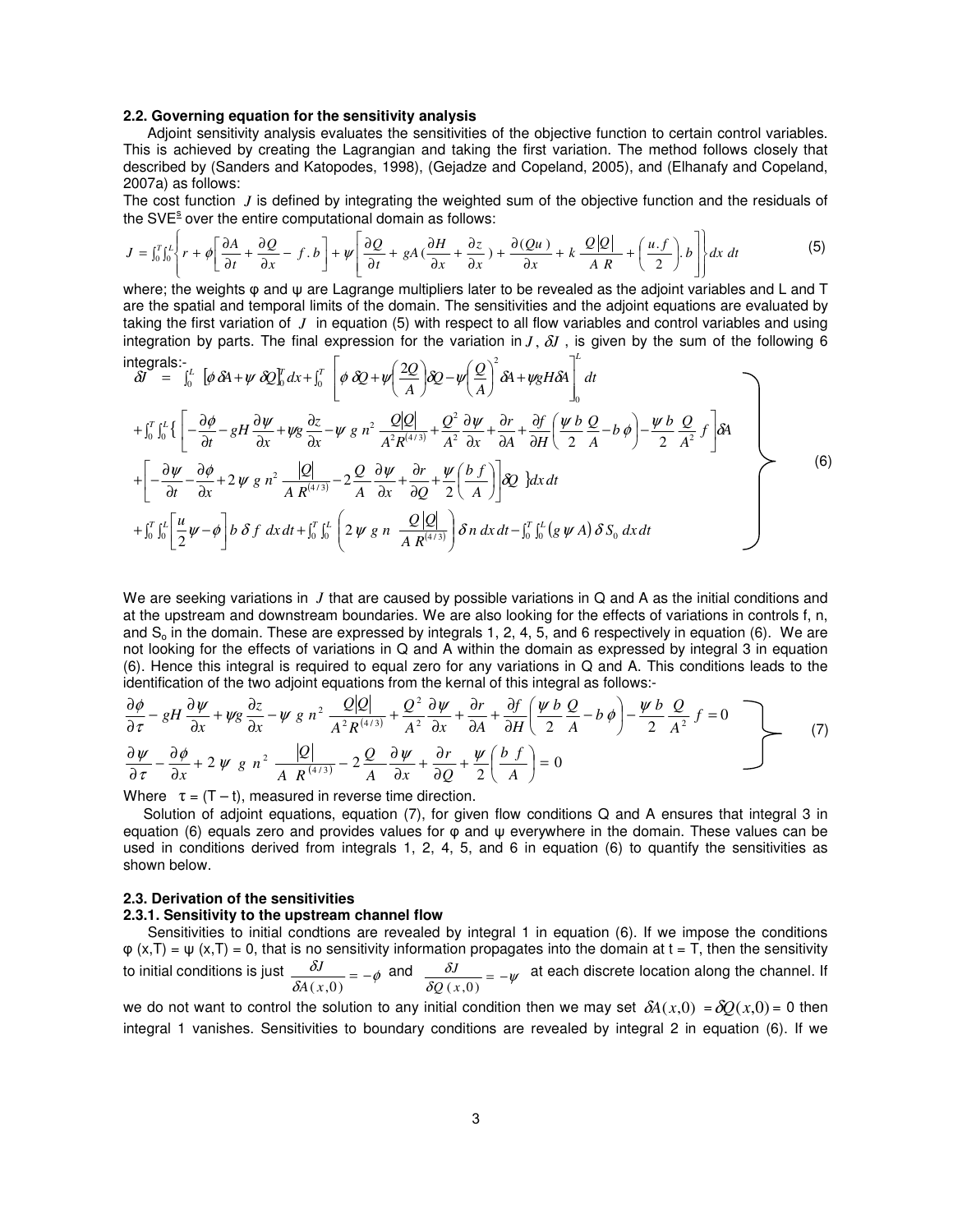impose the condition  $\delta Q(L,t) = 0$ , that is  $Q(L,t)$  is not used as a control, then the sensitivity to inflow  $Q(0,t)$  is shown to be :

$$
\frac{\delta J}{\delta Q} = -\int_0^T \{\phi + 2 u \psi\} dt \tag{8-a}
$$

Or, by considering contribution to the local sensitivity of each point along the upstream boundary:

$$
\frac{\delta J}{\delta Q(0, t_p)} = -\{\phi(0, t_p) + 2u(0, t_p)\psi(0, t_p)\}\tag{8-b}
$$

at each time step or perturbation time from  $t = 0$  to T.

Similarly by imposing condition  $\delta A(0,t) = 0$ , that is  $A(0,t)$  is not used as a control, then the sensitivity to flow cross section area A is shown to be:

$$
\frac{\delta J}{\delta A} = \int_{0}^{T} \{ (gH - u^2) \psi \} dt
$$
 (9-a)

Or, by considering contribution to the local sensitivity of each point along the downstream boundary:

$$
\frac{\delta J}{\delta A(L, t_p)} = \left\{ g \ H(L, t_p) - \left( u^2 \right) (L, t_p) \right\} \psi(L, t_p) \tag{9-b}
$$

Figure (1) shows all of the required boundary conditions. We note that the boundary conditions for  $\Psi$ 

(0,t) and  $\phi$  (L,t) are both required and must be defined such that both boundaries are transparent to the outgoing peturbations created within the adjoint domain. This is achieved by interpolation from available values within the domain using the method of characteristics (MOC); the formulation is given below.



Figure (1). Boundaries and initial conditions for the solution domain

# **2.3.2. Sensitivities to spatially and temporary distributed variables**

The sensitivities to bed slope, bed friction in terms of Manning's coefficient, and infiltration rate which are considered as control variables that affect the flood level at  $x = x_0$  can be derived from equation (6). The sensitivity to bed slope is found from integral 6,  $\frac{\delta J}{\delta S_0} = -\int_0^T \int_0^L g \psi A \ dx dt$  $\overline{\delta S_{\alpha}}$  =  $-J_0$   $J_0$   $g \psi$  $\frac{\delta J}{\delta}$  =  $-\int^T \int^L g \, \psi \, A \, dx \, dt$  while the sensitivity to bed

friction in terms of Manning's coefficient is found from integral 5,  $\frac{\delta J}{\delta n} = \int_0^r \int_0^L \left( 2\psi \, g \, n \, \frac{Q|Q|}{A \, R^{(4/3)}} \right) \, dx \, dt$  $\frac{J}{n} = \int_0^T \int_0^L \left( 2\psi g \, n \, \frac{Q|Q|}{A R^{(4/3)}} \right)$ J ℩  $\overline{\phantom{a}}$ ∖  $\frac{\delta J}{\delta n} = \int_0^T \int_0^L \left( 2\psi g n \frac{Q|Q|}{A R^{(4/3)}} \right)$  $\frac{\delta J}{\delta}$  =  $\int_1^T \int_1^L \left( \frac{\partial w}{\partial u} g \right) \frac{Q|Q|}{\delta u} dx$  and the

sensitivity to the infiltration rate is found from integral 4,  $\frac{\delta J}{\delta f} = \int_0^r \int_0^L \left( \frac{u}{2} \psi - \phi \right) b \ dx \ dt$  $\left(\frac{u}{2}\psi-\phi\right)$  $\frac{\delta J}{\delta f} = \int_0^T \int_0^L \left( \frac{u}{2} \psi - \phi \right)$  $\frac{\delta J}{\delta}$  =  $\int^T \int^L \left( \frac{u}{-w} - \phi \right) b \, dx \, dt$ . These sensitivities

can be evaluated after the two adjoint equations, equation (7) are solved for  $\phi$  and  $\psi$ .

# **3. NUMERICAL APPROACH**

#### **3.1. Discretising the Forward Model**

 A simple space and time staggered finite difference mesh is used to discretise the domain as depicted in Figure (2). The approximation of the derivatives *x h* ∂  $\frac{\partial h}{\partial t}$  is *x j*  $\frac{j}{i} - h$ <sub>*i*</sub> *i h* ∆  $\overline{\phantom{a}}$  $h_i^j - h_{i-1}^j$ Г  $\left\lceil \frac{h_{i-1}^J}{h_{i-1}^J} \right\rceil$ . A first order upwind scheme is used for *Qu*

the convective term *x* ∂  $\frac{\partial (Qu)}{\partial u}$  which is discretised with two point upwind difference expression or a weighted average of centered and upwind difference expressions: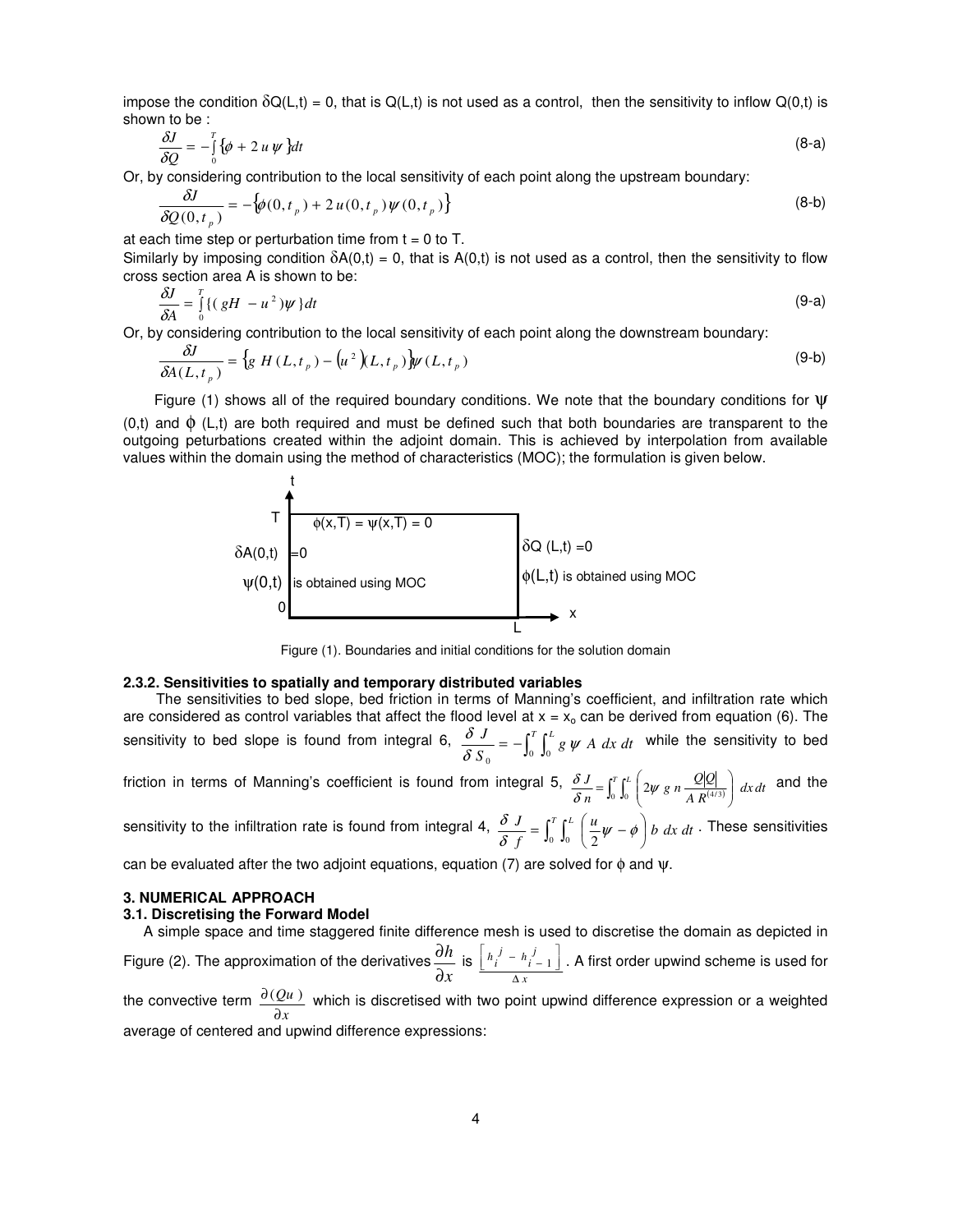$$
\frac{\partial (Qu)}{\partial x} = \frac{Qu (i + 1) - Qu (i - 1)}{2 \Delta x} + \frac{0.5 (Qu (i - 2) - 3Qu (i - 1) + 3Qu (i) - Qu (i + 1))}{3 \Delta x}
$$
(10)

See (Fletcher, 1991), (Leonard, 1983) and (Falconer and Liu, 1988) for more details. The discharge Q is marched forward in time using the momentum equation (equation 2) as follow:

$$
Q_i^{j+1} = Q_i^j - \left(\frac{g A_i^j}{T w_i^j}\right) \left(\frac{\Delta t}{\Delta x}\right) \left[A_i^j - A_{i-1}^j\right] - g A_i^j \left(\frac{\Delta t}{\Delta x}\right) (z_i - z_{i-1}) - \Delta t. g n^2 \cdot \frac{Q_i^j |Q_i^j|}{AR^{(4/3)}} - \Delta t. \frac{\partial (Qu)}{\partial x} - \frac{\Delta t}{2} b_{i-1} f_i^j u_i^j \tag{11}
$$

The flow cross section, A, is marched forward in time using the continuity equation (equation 1)

$$
A_i^{j+1} = A_i^j - \left(\frac{\Delta t}{\Delta x}\right) [Q_{i+1}^{j+1} - Q_i^{j+1}] + \Delta t . b_{i-1} f_{i+1}^j
$$
\n(12)

where; Tw is the channel top width, and b is the channel bottom width of a trapezoidal channel section. The initial conditions are  $A_i^1$  and  $Q_i^1$ , while the boundary conditions are  $Q_1^{j+1}$  at the upstream boundary and

 $A_{nx}^{j+1}$  at the downstream boundary, the upstream condition is the inflow hydrograph; the downstream condition must be interpolated using the method of characteristics (MOC) as described in Abbott [13] and French [14], see below.

The adjoint model which is represented by equation (7) is discretized using the same simple space and time staggered explicit finite difference scheme as illustrated in Figure (2).

# **3.2. Method of Characteristics (MOC):**

 Following a standard text such as (Abbott, 1977) and (French, 1986), the characteristics of the Saint Venant equations can be derived. The final form is:

$$
\Delta Q + (-u \pm c)\Delta A + g n^2 \frac{Q|Q|}{AR^{(4/3)}} + gA \frac{\partial z}{\partial x} - (-u \pm c)f b + \frac{f u}{2}b = 0
$$
\n(13)

While characteristics of the adjoint model are identified as:

$$
\Delta \phi + (u \pm c) \Delta \psi - 2 \psi g n^2 \frac{Q|Q|}{A^2 R^{(4/3)}} + g \psi \frac{\partial z}{\partial x} + (u \pm c) (2 \psi g n^2 \frac{|Q|}{A R^{(4/3)}}) = 0
$$
 (14)

*Q*

Where;  $\Delta$  indicates a total change in the variable along the characteristic path. These formulas are used to interpolate boundary values of A,  $\phi$ , and  $\psi$ .



Figure (2). The discretization scheme for the forward and adjoint model

# **4. MODEL VERIFICATION**

## **4.1. Forward model verification**

 Developing a complete test to check and validate an exact solution of the one dimensional Saint Venant equations is not possible. It is possible however to develop simple tests to compare the model results with analytical solutions of certain idealized cases. Several tests have been carried out to verify the model from uniform steady flow to non-uniform unsteady flow. The results showing the validity of the model have been reported elsewhere (Elhanafy and Copeland, 2007a) and (Elhanafy and Copeland, 2007b).

# **4.2. Adjoint verification**

In the following experiment, a direct simulation is done first with a chosen boundary  $Q_1$  and the comupted results at certain location are considered to be the "observations"  $Q_1(x = x_0)$  in a subsequent data assimilation. The model are re-run with a new boundary  $Q<sub>2</sub>$  and the results at same location were recorded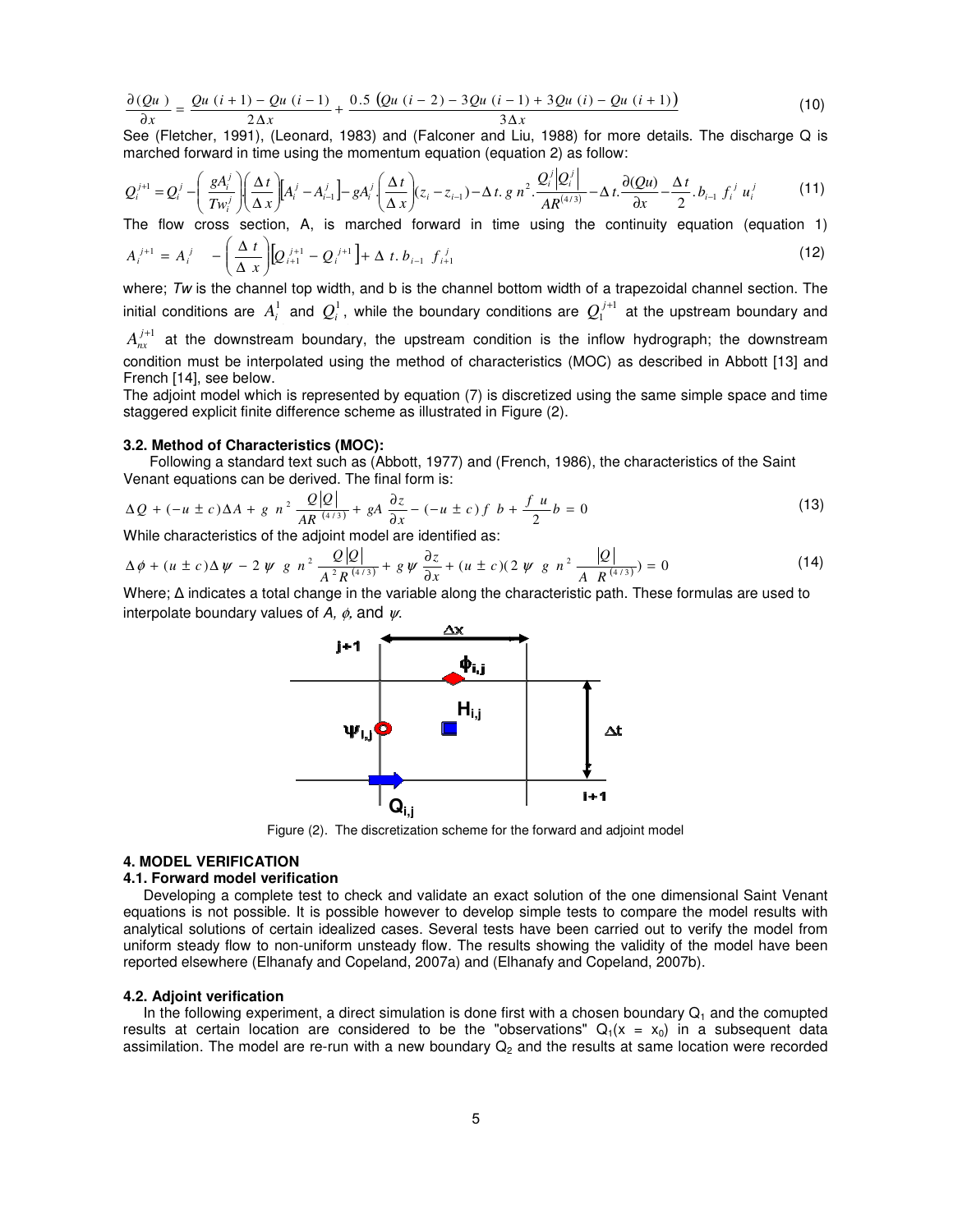$Q_2(x = x_0)$ . The discrepancy between the two solutions at  $(x = x_0)$  is used to evaluate the measuring function, r. Then by using conjugate gradient minimization the resulting cost function, *J* is minimized at each iteration to recover  $Q_1$  from  $Q_2$ . This technique where the same model is used to do the data assimilation and to produce the "observations" is called an identical twin experiment.



The convergence is rapid such that the inlet hydrograph,  $Q<sub>1</sub>$  is recovered after only 14 iterations, a reduction of the measuring function by a factor 100000 achieved in about 10 iterations and about 97 % of  $Q_1$  is recovered after only three iterations as illustrated in Figure (3) and Figure (4).

# **5. EVALUATING THE UNCERTAINTIES FROM THE ADJOINT SENSITIVITIES:**

To study the propagation of uncertainty in each of the control variables , a Gaussin pdf for each control variable is assumed to represent the uncertainty as illustrated in Figure (5). The overall uncertainty in the cost function,  $\delta J$ , is then found from the expression:

$$
\delta J = \left(\frac{\partial J}{\partial Q}\right) \delta Q + \left(\frac{\partial J}{\partial A}\right) \delta A + \left(\frac{\partial J}{\partial f}\right) \delta f + \left(\frac{\partial J}{\partial n}\right) \delta n + \left(\frac{\partial J}{\partial S_0}\right) \delta S_0
$$
\n(15)

where;  $\mathbf{0}$  $\frac{\partial}{\partial A}, \frac{\partial}{\partial f}, \frac{\partial}{\partial n},$  and  $\frac{\partial}{\partial S}$  $\frac{J}{n}$ , and  $\frac{\partial J}{\partial S}$ *J f J A J Q J* ∂ ∂ ∂ ∂ ∂ ∂ ∂ ∂ ∂  $\frac{\partial J}{\partial x}$   $\frac{\partial J}{\partial y}$   $\frac{\partial J}{\partial y}$  and  $\frac{\partial J}{\partial y}$  are the

sensitivities of the flood level at  $x = x_0$  as described in section 2.3 with respect to the discharge upstream, the cross section of the water flow downstream, the infiltration rate, Manning coefficient, and the bed slope respectively, while  $\delta Q$ ,  $\delta A$ ,  $\delta f$ ,  $\delta n$ , and  $\delta S_0$  are the uncertainties of each of the control variables. Uncertainties represented by a Gaussian pdf are most conveniently expressed as a variance or covariance. Equation (15) can then be replaced by the following expression assuming no correlation between the control variables:

**0 0.05 0.1 0.15 0.2 0.25 0.3 0.35 0.4 0.45 -6 -4 -2 0 2 4 6 X P(X)**

Figure (5). Gaussian distribution with zero mean and Unit variance

 $(Q) + \left(\frac{\partial J}{\partial x}\right)^2 Cov(A) + \left(\frac{\partial J}{\partial y}\right)^2 Cov(f) + \left(\frac{\partial J}{\partial y}\right)^2 Cov(n) + \left(\frac{\partial J}{\partial y}\right)^2 Cov(S_0)$ 0 2  $(\gamma r)^2$   $(\gamma r)^2$   $(\gamma r)^2$  $\left(\frac{\delta}{S_0}\right)$  Cov(S)  $\left(\frac{J}{n}\right)^2$  *Cov*  $(n)$  +  $\left(\frac{\partial J}{\partial S_0}\right)$  $\left(\frac{J}{f}\right)^2$  Cov(f) +  $\left(\frac{\partial J}{\partial n}\right)$  $\left(\frac{J}{A}\right)^2$  *Cov*  $(A) + \left(\frac{\partial J}{\partial f}\right)$  $\left(\frac{J}{Q}\right)^{2}Cov(Q)+\left(\frac{\partial J}{\partial A}\right)$  $VarJ = \left(\frac{\partial J}{\partial Q}\right)^2 Cov(Q) + \left(\frac{\partial J}{\partial A}\right)^2 Cov(A) + \left(\frac{\partial J}{\partial f}\right)^2 Cov(f) + \left(\frac{\partial J}{\partial r}\right)^2 Cov(n) + \left(\frac{\partial J}{\partial s}\right)^2 Cov(f)$ J Ì  $\overline{\phantom{a}}$ ∖ ſ ∂  $\int^{2}Cov(n)+\left(\frac{\partial}{\partial x}\right)^{2}$  $\left(\frac{\partial J}{\partial n}\right)$ ſ ∂  $\int$   $Cov(f) + \left(\frac{\partial}{\partial x}\right)$ J  $\backslash$  $\overline{\phantom{a}}$ l ſ ∂  $\int^{2}Cov(A)+\left(\frac{\partial}{\partial S}\right)^{2}$  $\left(\frac{\partial J}{\partial A}\right)$ ſ ∂  $\int_{a}^{b} Cov(Q) + \left(\frac{\partial}{\partial Q}\right)^2$ J  $\backslash$  $\overline{\phantom{a}}$ ∖ ſ ∂  $=\left(\frac{\partial J}{\partial \rho}\right)^{2}Cov(Q) + \left(\frac{\partial J}{\partial \rho}\right)^{2}Cov(A) + \left(\frac{\partial J}{\partial \rho}\right)^{2}Cov(f) + \left(\frac{\partial J}{\partial \rho}\right)^{2}Cov(n) + \left(\frac{\partial J}{\partial \rho}\right)^{2}Cov(S_{0})$  (16)

Equation (16) provides a way to compute the combined uncertainty in  $(J)$  from the uncertainties in its component parts. When considering the discretised model we should use the matrix formulation. For example, if we have uncertainty in one control variable  $n$  then the total variance in the objective function *J* due to the covariance of *n* is given by: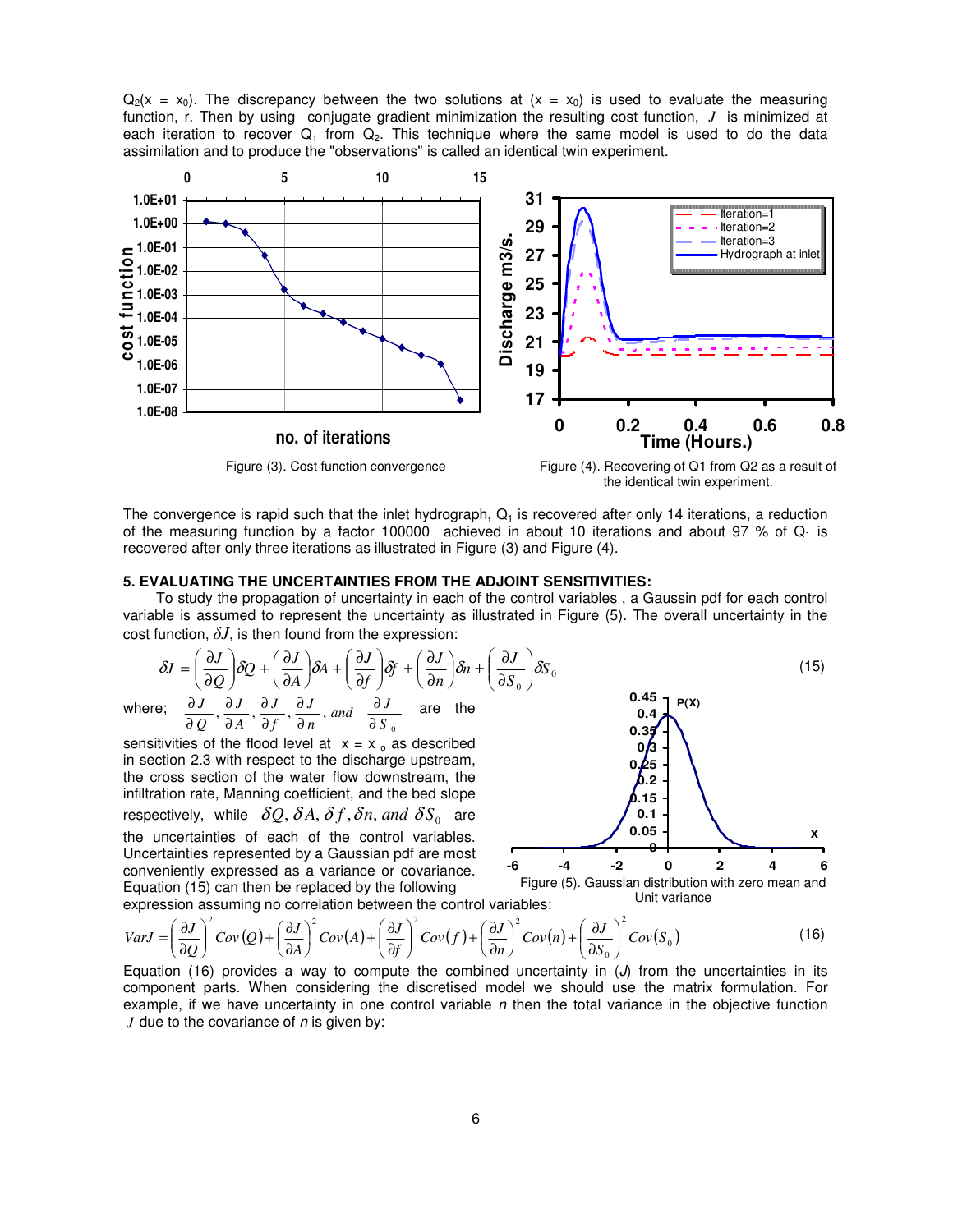$$
VarJ = \left[\frac{\partial J}{\partial n}\right]^T \left[Cov(n)\right] \left[\frac{\partial J}{\partial n}\right]
$$
\n(17)

where;  $\left| \frac{\partial}{\partial n} \right| = 2\psi g n \frac{\mathcal{Z}|\mathcal{Z}|}{4 \mathcal{R}^{(4/3)}}$ *A R ng n*  $\vert = 2\psi$ J  $\mathbf{r}$ L ∂  $\left|\frac{\partial J}{\partial \theta}\right| = 2\psi g n \frac{Q|Q|}{I \Omega^{(1/3)}}$ , is the vector of local sensitivities computed in each cell. As engineers

we need a physical interpretation of the objective function *J* and its variance Var *J* . We can interpret the objective function,  $J = \iint r \, dx \, dt = \iint 0.5 (A - A_d)^2 \, \delta(x - x_0) \, \delta(t - t_0) \, dx \, dt$ , with units (m<sup>5</sup>s), as a measure of flood impact. Also, since r = 0 for A  $\leq$  A<sub>d</sub> and r = 0.5 (A  $-$  A<sub>d</sub>)<sup>2</sup> for A > A<sub>d</sub>, we can scale J by the mean flood excess cross sectional area  $I = \frac{0.25}{L T} \iint \{(A - A_d) + |A - A_d| \} \delta(x - x_0) \delta(t - t_0) dx dt$ . Now

we can define the flood impact, *I*  $P = \frac{J}{I}$  (m<sup>3</sup>.s) and  $V_{ar}$  (P) =  $\frac{Var (J)}{I^2}$  $Var(P) = \frac{Var(I)}{I}$  (m<sup>3</sup>.s)<sup>2</sup> which have more convenient

units. However, we are more likely to be interested in the flood impact in a particular reach rather than over the whole domain. So, it is useful to note that we are free to decide in which part of the model domain we wish to evaluate the flood impact. If, for example, we are interested in the flood impact for a reach of length  $\Delta\mathsf{L}_\mathsf{f}$  and for duration of the flood event  $\Delta\mathcal{T}_\mathsf{f}$  as shown in Figure (11), then these length and time scales can be used to scale *J* and *I* . This achieved by controlling the non-zero part of the kernel of the integrals that define  $J$  and  $I$  by means of the kronecker delta function  $\delta$  (x – x<sub>o</sub>)  $\delta$  (t – t<sub>o</sub>) where locations  $x_0 \in \Delta$   $L_f$  and

times  $t_0 \in \Delta T_f$  .

# **6. REAL CASE STUDY:**

# **6.1. Location and stream geometry:**

A case study was applied to the main stream of El-Daba watershed at the north coast of Egypt. The watershed area is about  $51 \text{km}^2$ , and the main stream runs about 15 km from the outlet station of the watershed. From field measurements (Elhanafy at al, 1999), it is found that the channel cross section is trapezoidal with 14 m. average bottom width and (1:1) side slope as shown in Figure (6). Flow in the channel is simulated for a period of 40 minute during which time a sinusoidal hydrograph shape of duration 13 minute as shown in Figure (7) introduced at the upstream boundary, passes along the channel to represent a flash flood event. The peak discharge is  $9.4 \text{ m}^3.\text{s}^{-1}$ .



### **6.2. Parameter identification:**

Although the channel length is 15 km, we study only the upstream reach of length 6 km. This is because the measuring stations  $x_{_0} \in \Delta$   $L_f^-$  are located 3 km from the upstream boundary as discussed in section (6.4). In this reach, Manning friction coefficient is found to be 0.016 m<sup>-1/3</sup>.s ref (Elhanafy at al, 1999) this characterises a straight, clean, non-erodable earth channel. The bed slope of the main stream is found to be (2.7%) along the whole channel. The infiltration rate is a function of the saturated hydraulic conductivity, the suction at the wetting front, the initial moisture content, and the saturated moisture content.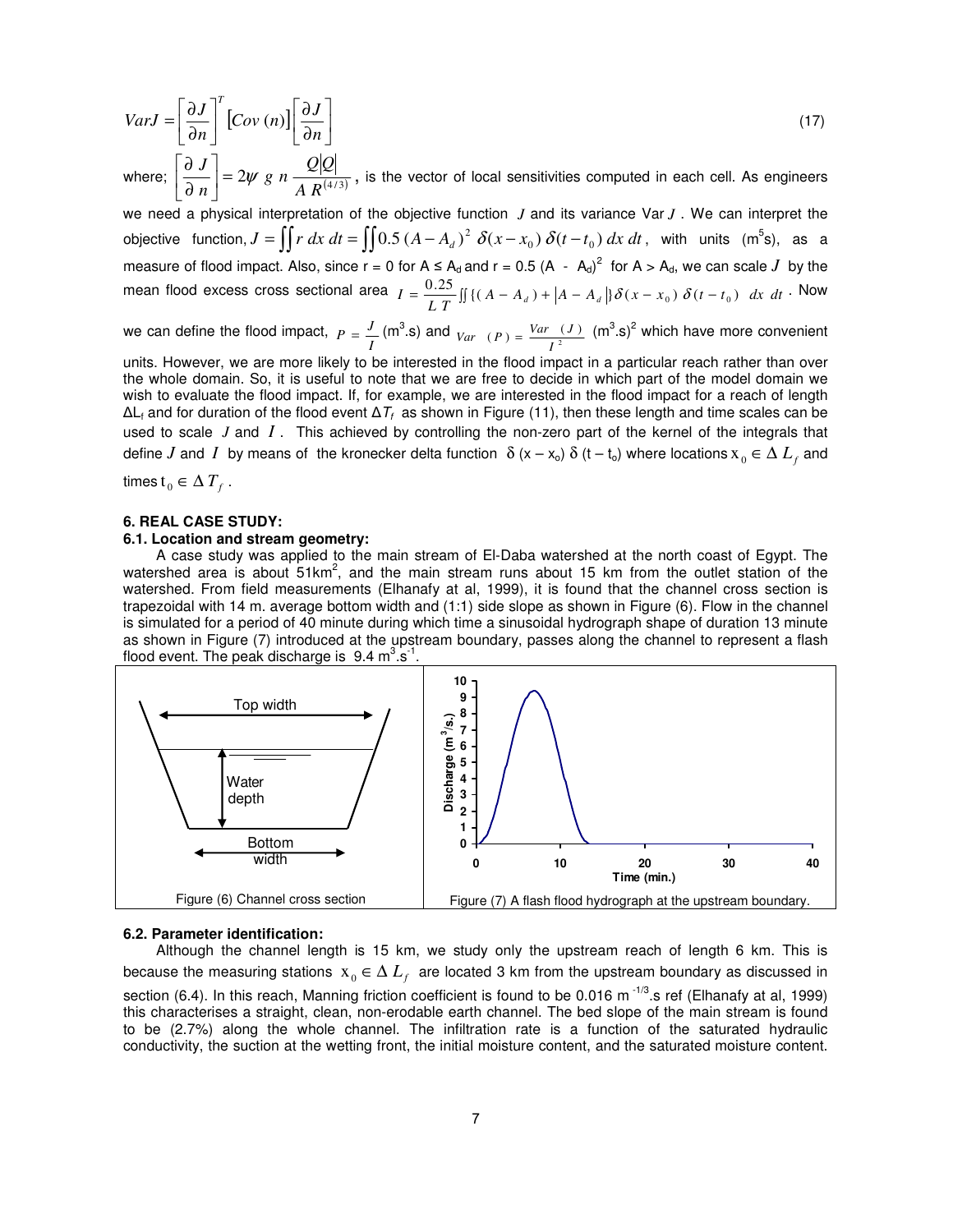The values in Table (1) are chosen for these variables based on previous studies (Elhanafy at al, 1999) to calculate the infiltration rate from equation (3).

| saturated hydraulic conductivity |                  | 1.0 $E-5$ | (m/s)           |
|----------------------------------|------------------|-----------|-----------------|
| suction at wetting front         | ખ                | $-0.10$   | m.              |
| initial moisture content         | θ                | 0.318     | (dimensionless) |
| saturated moisture content       | $\theta_{\rm s}$ | 0.518     | (dimensionless) |

|  |  | Table (1) Infiltration parameters |
|--|--|-----------------------------------|
|--|--|-----------------------------------|

#### **6.3. Defining parameter uncertainties:**

We assume that the variance of each control variable is uniform along the channel and has the values given in Table (2). These values represent the uncertainty in each control variable. The variance in Manning coefficient n follows Guganesharajah et al (2006), and represents an uncertainty in n of approximately 20%. The variance in  $S_0$  represents an uncertainty in the bed slope of approximately 1%. The variance in the infiltration rate, f, which is spatially and temporarily variable and difficult to measure, represents an uncertainty of 50%. The variance of the upstream discharge is assumed to be proportional to the upstream discharge Q such that Var(Q)= 0.001Q<sup>2</sup> as shown in Figure (8). The correlation function for each control variable is illustrated in Figure (9), from which the covariance at each control variable is calculated as follows: *Co* var ( *control* var*iable* ) = *r* \**Var* ( *control* var*iable* ) (18)

where: r, is the correlation function shown in Figure (9).

| Var (f)                                   | $1.0 E - 10$ | $(m/s)^2$       |  |
|-------------------------------------------|--------------|-----------------|--|
| Var $(S_0)$                               | 1.0 $E - 7$  | (dimensionless) |  |
| Var(n)                                    | $1.0 E - 5$  | $(-1/3)$<br>'n  |  |
| Table (2) Variances of Control variables. |              |                 |  |



# **6.4. Defining the flood event and flood impact:**

The flood wave is illustrated in Figure (10) which shows water depths plotted against time and distance along the channel. The effect of the inflow hydrograph at  $x = 0$  is clearly shown from 0 to 13 minutes. While the effect of channel storage is evident up to  $t = 40$  minutes. The wave propagates and decays with distance along the channel. The leading characteristic (leading edge of wave front) is shown by the arrow. The measuring locations  $x_0 \in \Delta$   $L_f$  are chosen to be near a culvert, located 3 km from the upstream boundary, which lies beneath the international coastal highway which extends from Egypt to Libya. A threshold cross sectional area A<sub>d</sub> = 5.0 m<sup>2</sup> is chosen at x<sub>0</sub> = 3.0 km with  $\Delta$   $L_f$  = 1.0 m. This represent a threshold water level of 0.26 m. A small value such as this indicates only the presence of the flood wave rather than a significant risk of damage or danger. Once the forward model has been integrated as shown in Figure (10),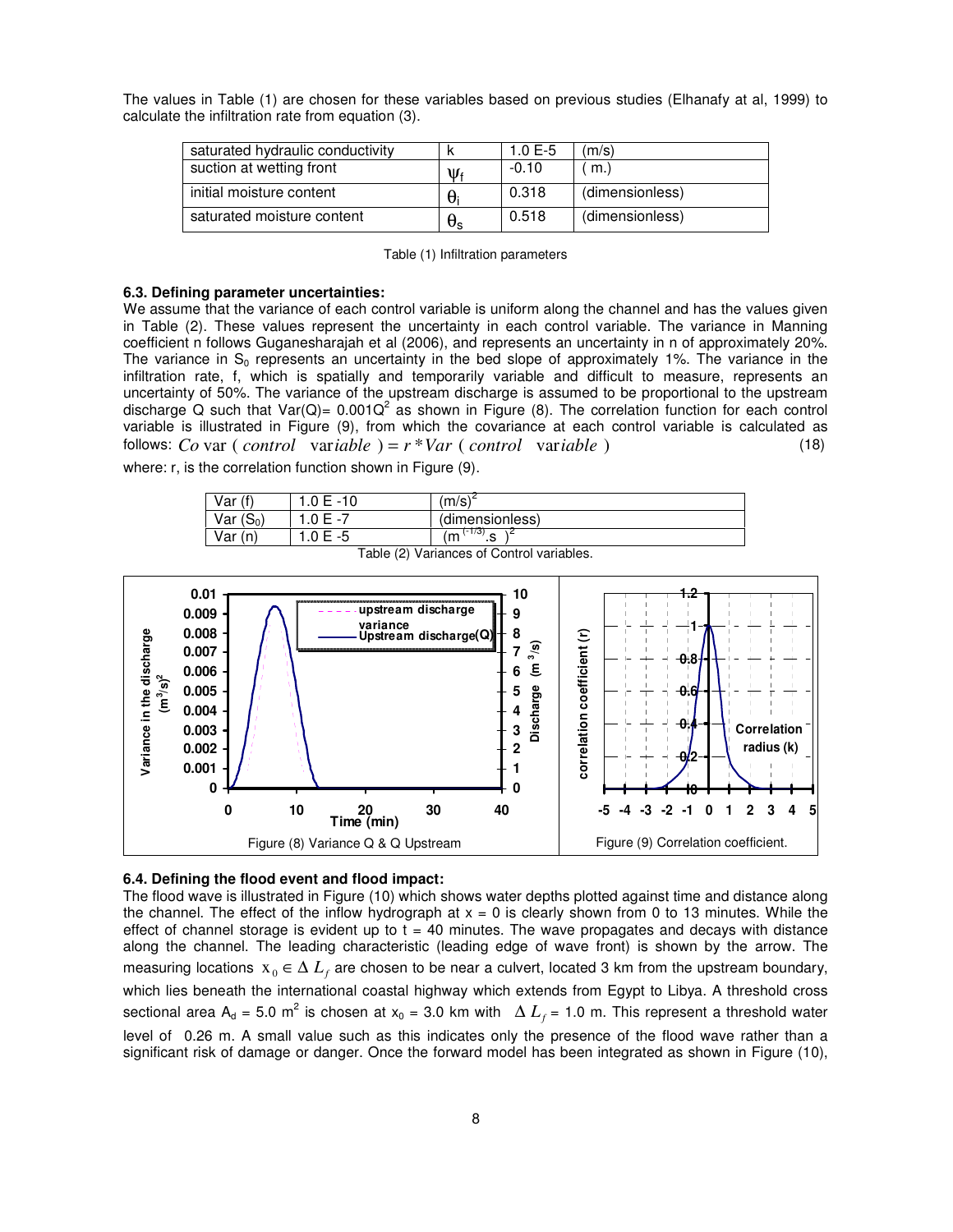the value of the objective function, *J* , evaluated from equation (5) and based on the measuring function r defined in equation (4), is found to be 322.4 (m<sup>5</sup>.s), while the scaling function *I* is found to be 0.34 (m<sup>2</sup>). The flood duration  $\Delta T_{f}$ , i.e. when A > A<sub>d</sub> is found to be 19.8 minutes as shown in Figure (11). Consequently

the flood impact,  $P$ , is calculated to be equal to 952.4 (m<sup>3</sup>.s). This is equivalent to a mean excess wetted cross sectional area (i.e. wetted cross sectional area greater than  $A_d = 5.0$  m<sup>2</sup>) equal to



## **6.5. Adjoint sensitivity:**

The adjoint equations (7) are solved backward in time so evaluating the adjoint variables [φ, ψ] across the whole domain. These values are then used to quantify the sensitivities defined in Section 2.3. Sensitivity information propagates backward in time and space away from the flood location (  $\Delta~L_{_f}$  and  $\Delta~T_{_f}$ ) toward

the upstream boundary. The information about  $S_{\,0}$ *J* ∂  $\partial J$ , *n J* ∂  $\frac{\partial}{\partial L}$  and *f J* ∂  $\frac{\partial}{\partial}$  , representing the sensitivities of the

flood impact to the bed slope, bed friction, and infiltration rate, are shown in Figures (12, 13, and 14) respectively, while the information about *Q J* ∂  $\frac{\partial J}{\partial x}$  captured at x = 0 is shown in Figure (15).

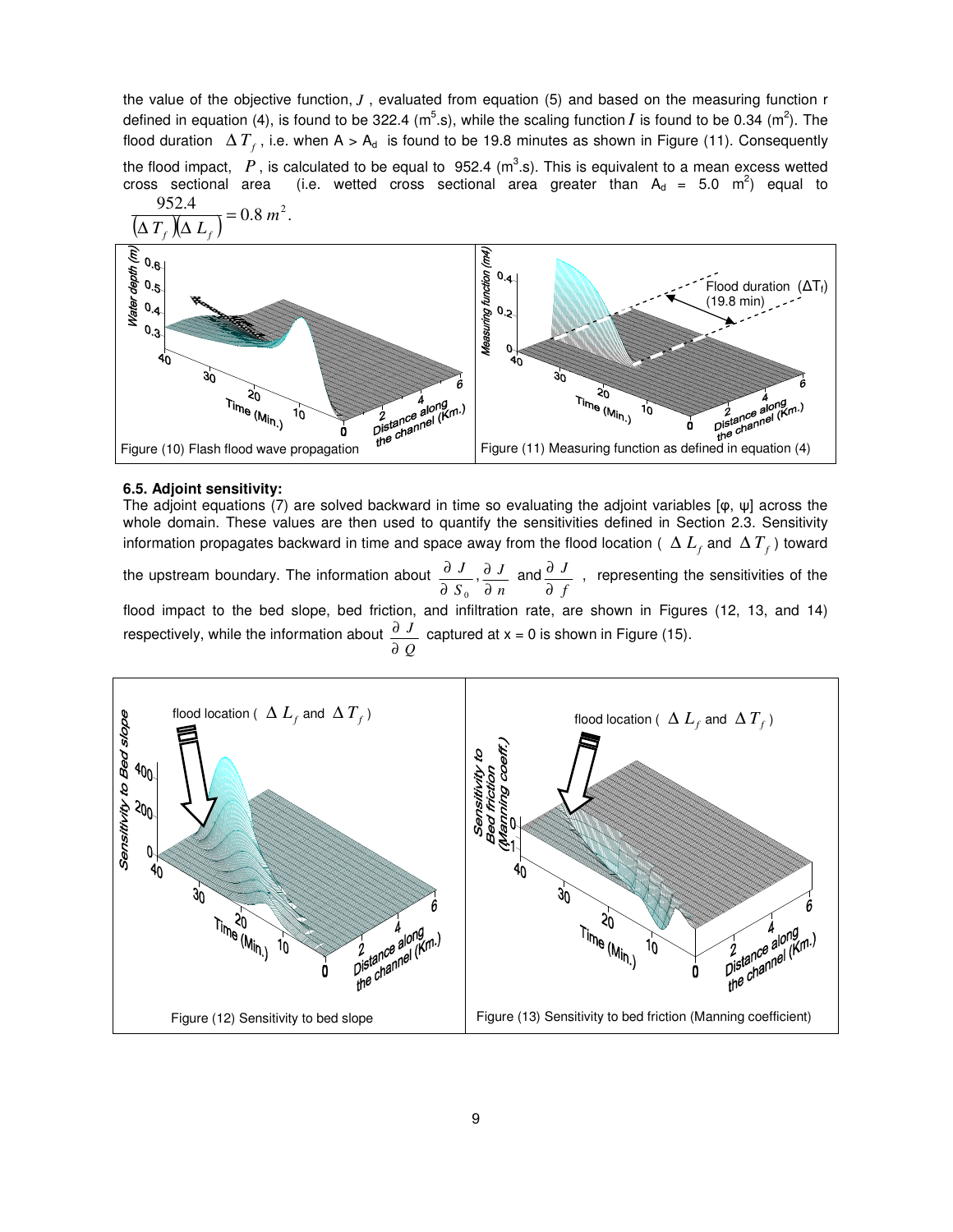

# **6.6. Uncertainties:**

We have evaluated the total flood impact, P, that arises from a water depth excess above  $H_d$  within ∆ *L<sup>f</sup>* and ∆ *T<sup>f</sup>* . We now need estimates of the uncertainty in this flood impact. This is evaluated through the variance in the objective function  $J$ , Var  $(J)$  and the variance in the flood impact Var  $(P)$ . Furthermore we can also represent uncertainty by the standard deviation of the flood impact,  $\sigma_p$  = {Var ( *P* )}<sup>1/2</sup>, and by a percentage uncertainty in the flood impact ( $\sigma_{_P}$ /P)x100 %. Values for these measures of uncertainty for each control variable are given in Table (3). These results, based on plausible levels of uncertainty in each control variable, indicate that the predicted flood impact is most sensitive to the upstream discharge and least sensitive to the infiltration rate and that the overall percentage uncertainty in the flood impact is about 23%. These results demonstrate both the ranking of controls in any given flood event and the combined predictive uncertainties.

|                             | Variance in J                    | Standard deviation in<br>Variance in the flood |                            | % of error in the |
|-----------------------------|----------------------------------|------------------------------------------------|----------------------------|-------------------|
|                             | (m <sup>5</sup> .s) <sup>2</sup> | impact $(m^3.s)^2$                             | the flood impact $(m^3.s)$ | flood impact      |
| due to $(S_0)$              | 44.4                             | 388                                            | 19.7                       | 6.11              |
| due to $(n)$                | 0.60                             | 5.25                                           | 2.29                       | 0.71              |
| due to (infiltration)       | 6.15E-4                          | 5.36E-3                                        | 7.33E-2                    | 0.0227            |
| due to (upstream discharge) | 294                              | 2654                                           | 50.5                       | 15.7              |
| Total                       | 339                              | 3047                                           | 74.5                       | 22.5%             |

Table (3) Measures of uncertainty in the flood impact due to the uncertainty in the control variables

# **7. CONCLUSIONS:**

The adjoint method is applied to find the sensitivity of flood impact to uncertainties in some control variables. A flood event is simulated by solving the Saint Venant equations and sensitivity information found from the solution of the adjoint equations. This allows the overall uncertainty in flood impact to be calculated in a single model run. This much more efficient than the conventional methods based on ensemble techniques and reveals much more about the propagation of uncertainty through the model domain.